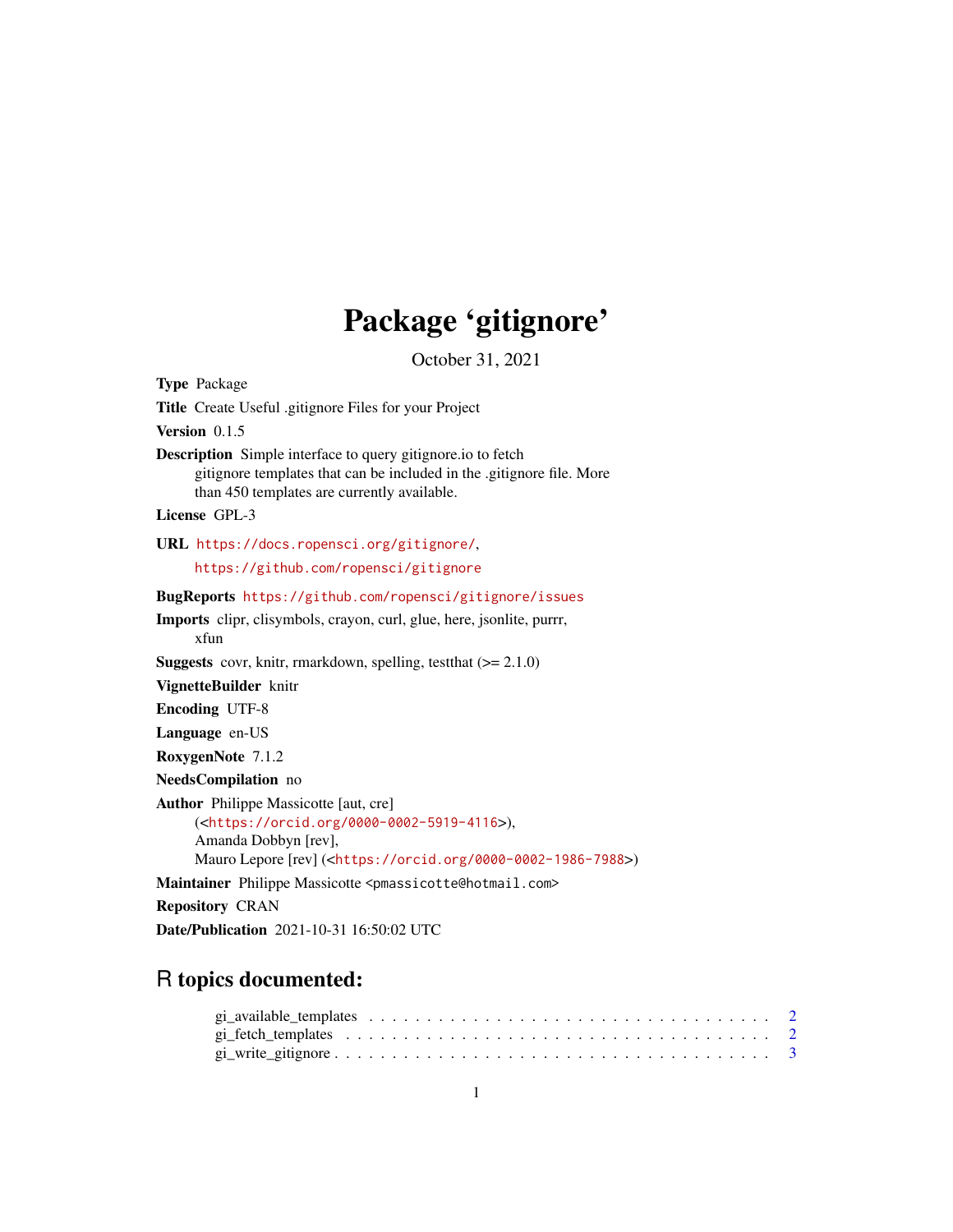### <span id="page-1-0"></span>**Index** [5](#page-4-0). The second state of the second state of the second state of the second state of the second state of the second state of the second state of the second state of the second state of the second state of the second

<span id="page-1-1"></span>gi\_available\_templates

*Fetch available templates from gitignore.io*

### Description

This return list of all templates supported by gitignore.io.

### Usage

gi\_available\_templates()

### Details

The returned list is returned as lower case characters.

### Value

A character with all templates supported by gitignore.io.

### Examples

```
gi_available_templates()
```
gi\_fetch\_templates *Fetch gitignore template(s) from gitignore.io*

### Description

Fetch gitignore template(s) from gitignore.io

### Usage

```
gi_fetch_templates(
  template_name,
  copy_to_clipboard = FALSE,
  append_gitignore = FALSE,
  gitignore_file = here::here(".gitignore")
\mathcal{E}
```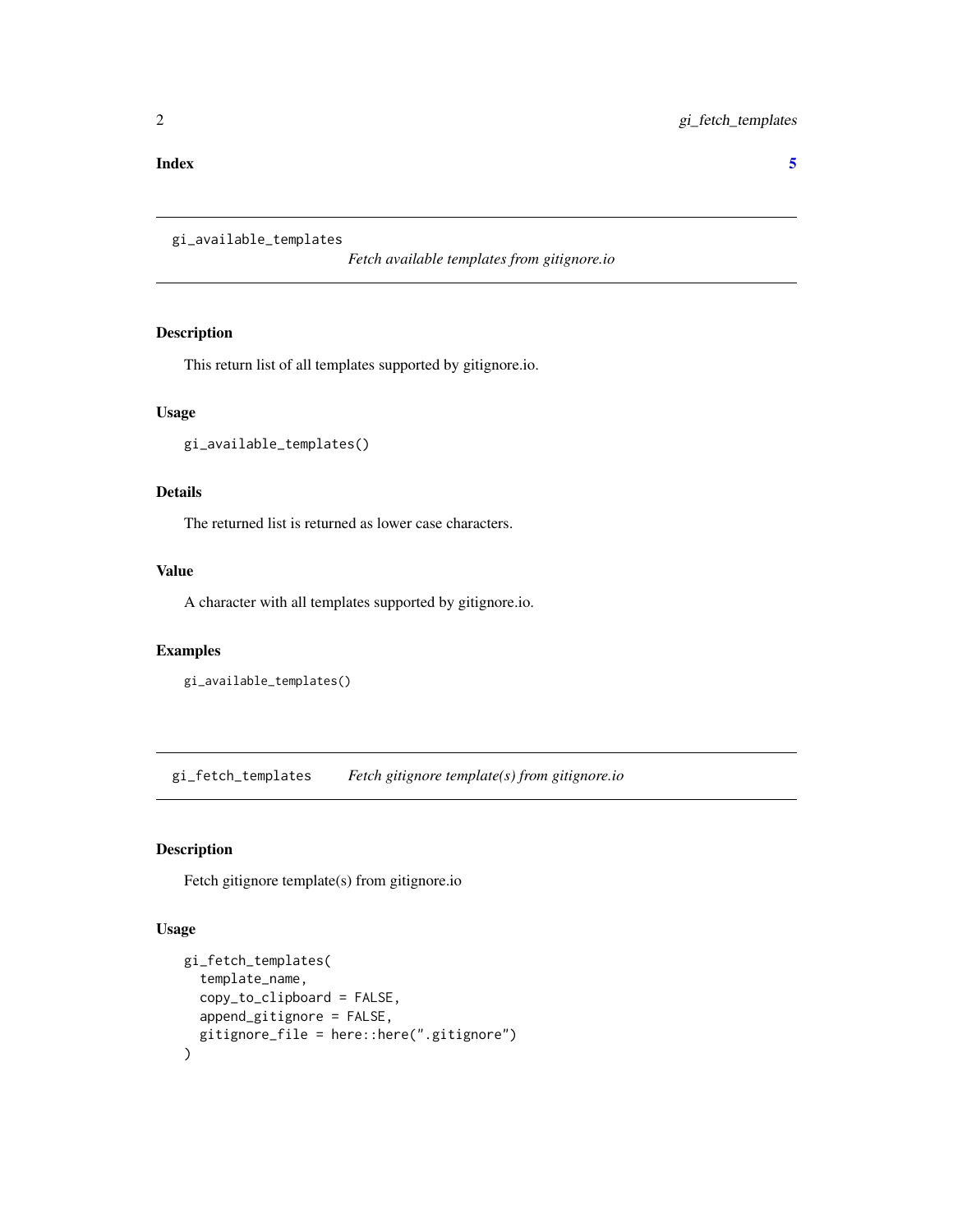### <span id="page-2-0"></span>Arguments

|                   | template_name A character vector with values included in gi_available_templates.                                                                                     |
|-------------------|----------------------------------------------------------------------------------------------------------------------------------------------------------------------|
| copy_to_clipboard |                                                                                                                                                                      |
|                   | Logical. Should the returned template(s) be copied to the clipboard? Otherwise,<br>it will be printed in the console. Default is FALSE.                              |
| append_gitignore  |                                                                                                                                                                      |
|                   | Logical. Should the gitignore be modified to include the returned template(s)?                                                                                       |
|                   | gitignore file The path of the gitignore file to be modified. By default, it will try to find it in<br>the current package/project using 'here::here(".gitignore")'. |
|                   |                                                                                                                                                                      |

### Value

A character containing gitignore template(s).

### Examples

```
# Fetch template for the R language
gi_fetch_templates("R")
# You can combine many templates at once
gi_fetch_templates(c("R", "python", "java"))
# The .gitignore file can be automatically modified with `append_gitignore = TRUE`
gi_fetch_templates(c("R", "python", "java"))
```
gi\_write\_gitignore *Append or create a .gitignore file*

### Description

Use the returned template(s) to append the existing .gitignore file.

### Usage

```
gi_write_gitignore(fetched_template, gitignore_file = here::here(".gitignore"))
```
### Arguments

fetched\_template

Template(s) returned by 'gi\_fetch\_templates()'.

gitignore\_file Path of the .gitignore file to modify.

### Value

TRUE if succeeds to write/append the .gitignore, FALSE otherwise.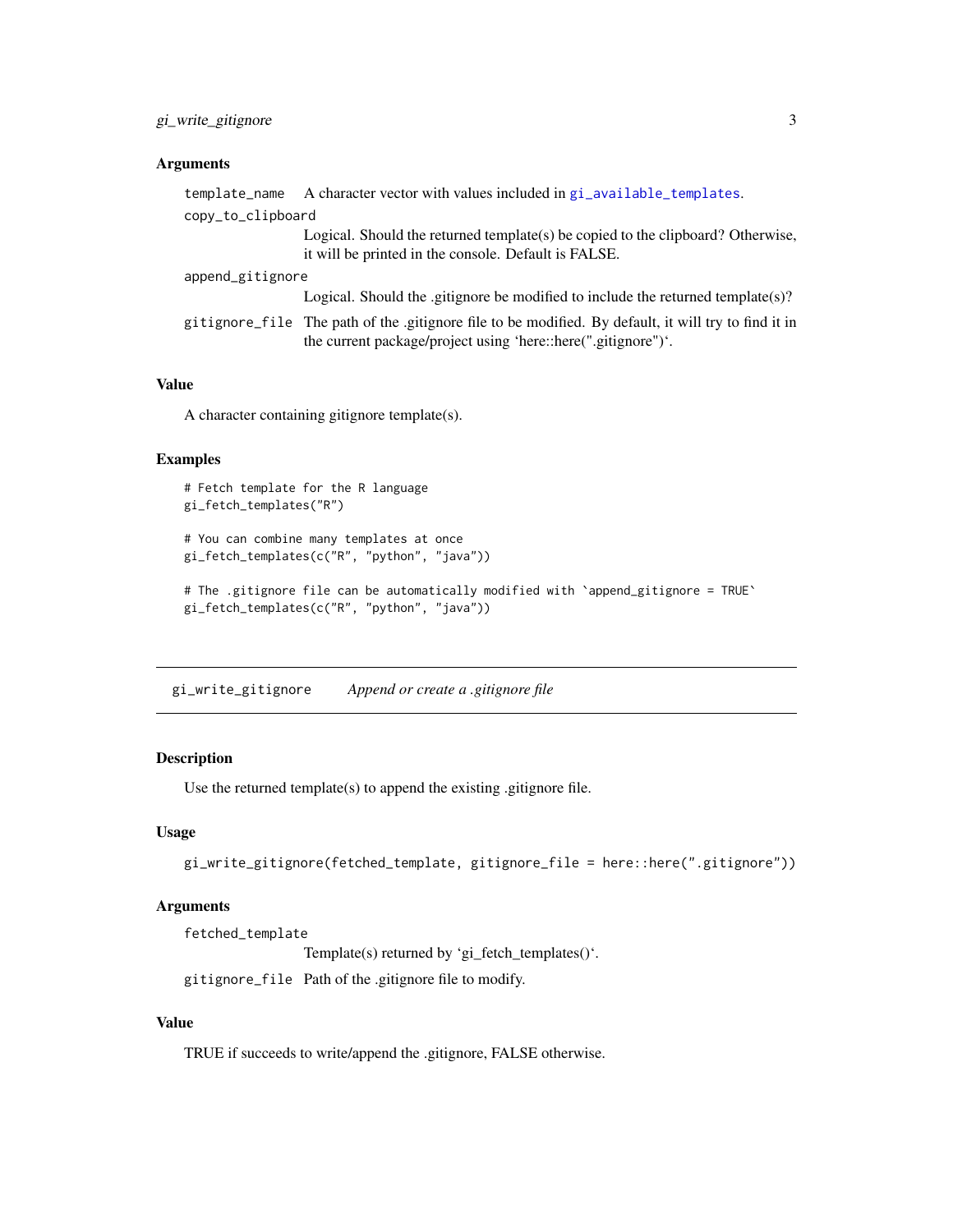4 gi\_write\_gitignore

### Examples

```
## Not run:
f <- file.path(tempdir(), ".gitignore")
new_lines <- gi_fetch_templates("r")
gi_write_gitignore(new_lines, f)
unlink(f)
## End(Not run)
```